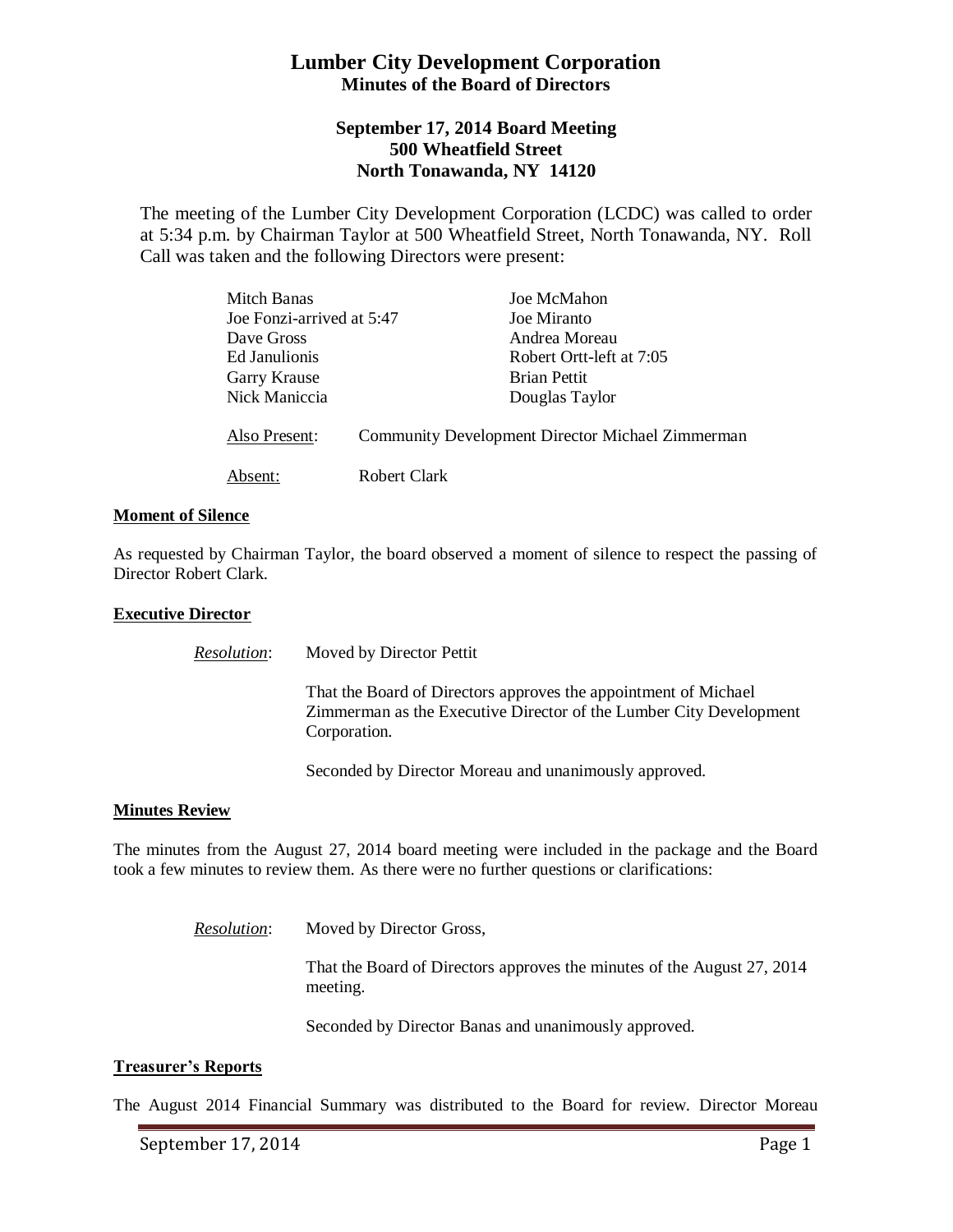presented the details of the summary. Director McMahon questioned the report structure. A discussion ensued regarding the report and the board decided to table the approval of the report until it could be restructured. Director Gross was asked and agreed to assist in formatting the new report.

### **Committee Reports**

**Finance/Loan/Audit:** The Finance/Loan/Audit Committee updated the board on current projects.

**Hughes Loan Collateral:** After a request to release the LCDC interest in the investment fund used as collateral for the loan for 102 Webster Street the Board discussed options.

*Resolution*: Moved by Director Ortt,

That the Board of Directors approves Michael Zimmerman to compose a letter authorizing the withdrawal of funds from the investment account as long as the remaining balance equals or exceeds the remaining balance of the LCDC loan.

Seconded by Director Fonzi and unanimously approved.

**Evolation Yoga:** Michael Zimmerman reported to the board that Evolation Yoga and Mark Drost have been found liable for the LCDC loan in NY. A discussion ensued and due to the amount owed and it was agreed that the LCDC should look into the legal costs of extending the ruling to Florida. Mr. Drost resides and runs another location of Evolation Yoga in Florida.

- **Projects:** A projects summary report was distributed to the board. Michael Zimmerman went over the details of the document. The board discussed the projects and Michael Zimmerman answered all questions.
- **Personnel:** The Personnel Committee did not hold a meeting. Director Pettit opened a discussion regarding filling the position of Planning & Development Coordinator. The board agreed that the LCDC should take an aggressive approach to filling the position.
- **Marketing:** The Marketing Committee held a meeting prior to the board meeting. Director Gross went over the details of the meeting including the need for a new website.

*Resolution*: Moved by Director Maniccia,

That the Board of Directors authorize Michael Zimmerman to use a combination of 2014 and 2015 Marketing Funds to procure a new website. The estimated budget should be between \$5,000 and \$6,000.

Seconded by Director Moreau and unanimously approved.

### Governance: The Governance Committee did not hold a meeting.

### **Old Business:**

**City Projects Update:** Michael Zimmerman updated the LCDC Board on the status of